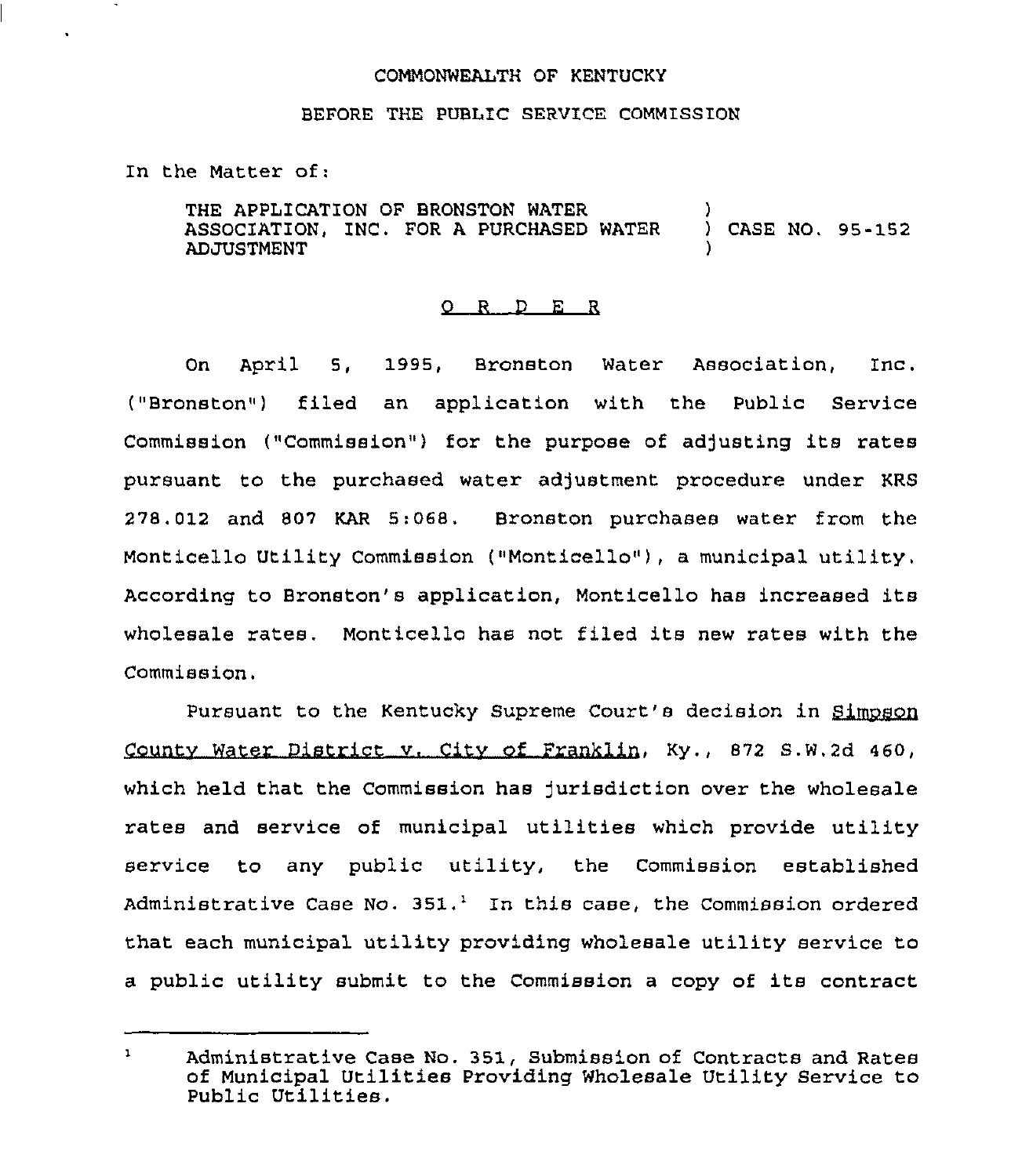for such service and <sup>a</sup> schedule of its wholesale rates, The Commission also ordered that any municipal utility wishing to change or revise a contract or rate for wholesale utility service to <sup>a</sup> public utility file with the Commission, no later than 30 days prior to the effective date of the revision, the revised contract and rate schedule.

Consistent with the Commission's Order in Administrative Case No. 351 and KRS 278, 160, contracts and rate schedules filed with the Commission shall control the rates and conditions of service of the parties. Changes to those currently on file with the Commission shall be made in accordance with KRS 278. 180 and Commission Regulation 807 KAR 5:011. Until such changes are approved by the Commission, the old contracts and rate schedules remain in effect,

If Monticello wishes to change or revise a contract or rate for wholesale utility service to Bronston, it must file with the Commission, no later than 30 days prior to the effective date of the revision, the revised contract and rate schedule. Until Monticello so files, Bronston should not be granted <sup>a</sup> purchased water adjustment.

IT IS THEREFORE ORDERED that Bronston's application for the purpose of adjusting its rates pursuant to the purchased water adjustment procedure be and hereby is denied, without prejudice.

"2-